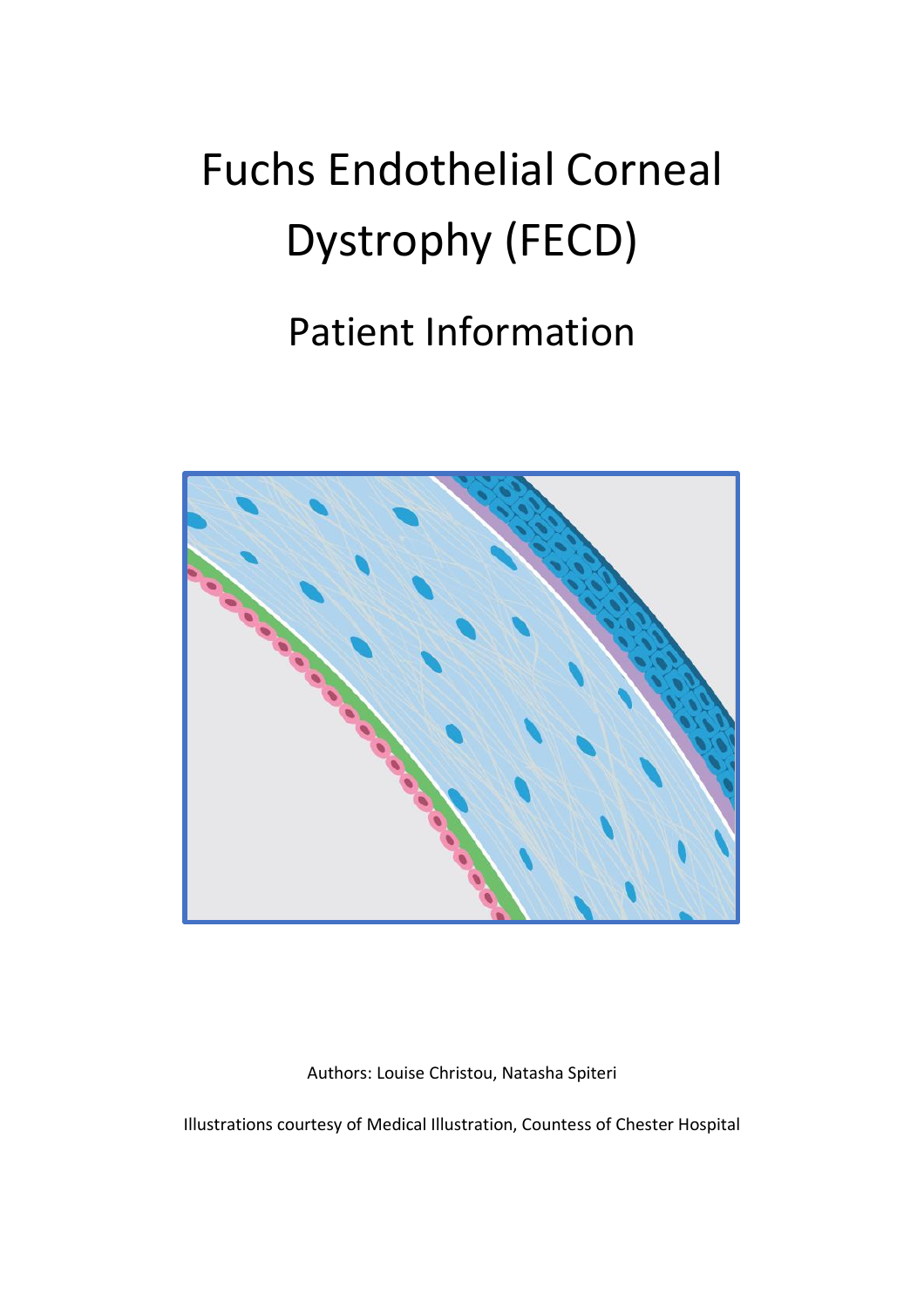**The information herein should help supplement the consultation with your doctor in clinic. Should you have further or specific questions these should be discussed with your eye doctor.**

#### **What is Fuchs' dystrophy?**

Fuchs' dystrophy, also known as *Fuchs' endothelial dystrophy or Fuchs' endothelial corneal dystrophy* (FECD) is a common condition that affects the clarity of the cornea. The cornea is the clear window at the front of the eye that allows light to enter for you to see (Figure 1).





The cornea consists of various distinct layers. FECD affects the innermost layer – the endothelium (Figure 2). The endothelium consists of a single layer of hexagonally-shaped cells responsible for pumping water out of the cornea. This process is necessary to keep the cornea clear. As we grow older it is a normal and natural process for some of the cells in the endothelium to be lost, which does not affect how we see.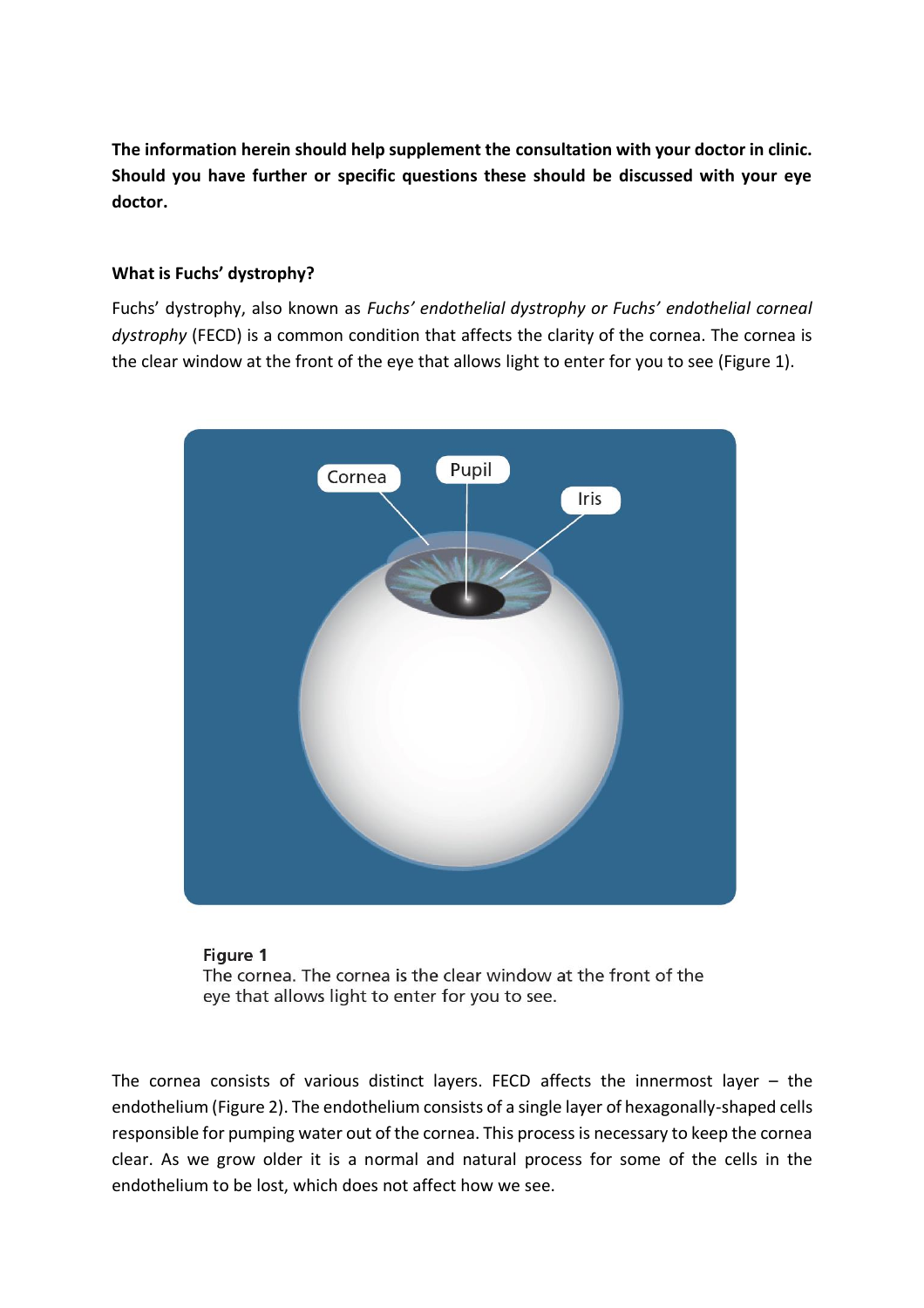



Layers of the cornea. The cornea is made of multiple distinct layers. FECD affects the endothelium (the innermost layer).

In FECD, tiny bumps called guttae accumulate on the endothelium, and there is accelerated loss of surrounding endothelial cells (Figure 3). If enough cells are lost, the endothelial pump may fail, causing the cornea to become waterlogged (corneal oedema) and cloudy, which affects sight.

#### **What causes Fuchs' dystophy?**

FECD can have a genetic cause but it can also occur in people without any history of the condition in the family. Often the cause is unknown.

#### **Who is most at risk of developing Fuchs' dystrophy?**

FECD is more common in women than men. You are more likely to develop FECD if you have close relatives with the condition.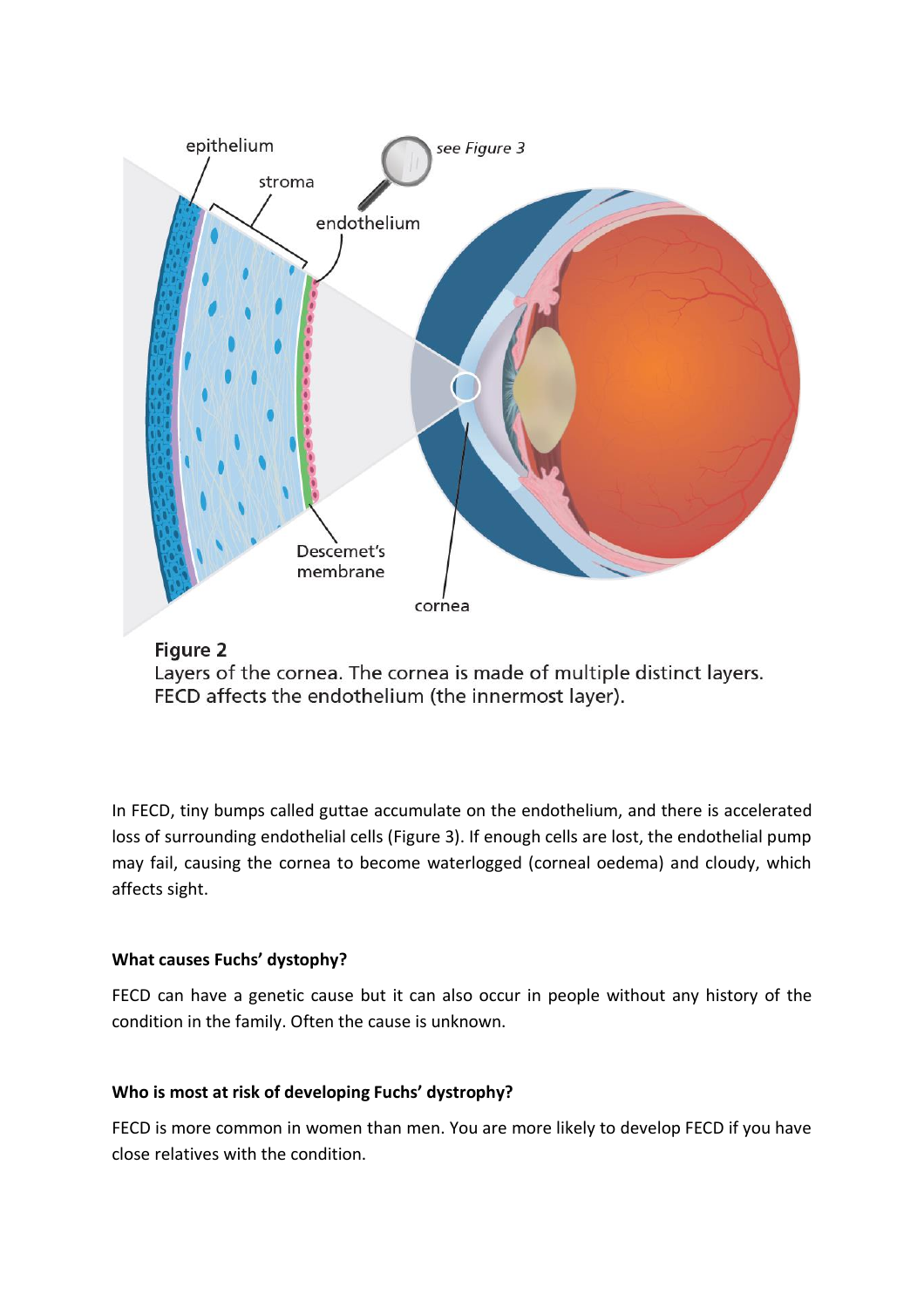

#### **How does Fuchs' dystrophy affect vision?**

When FECD affects vision, it tends to happen to both eyes gradually over several years and is usually only noticed in people over the age of fifty. FECD can affect people to a varying degree. You may not have any problems with your sight when it is first detected, and some people with FECD will indeed never become aware that they have the condition.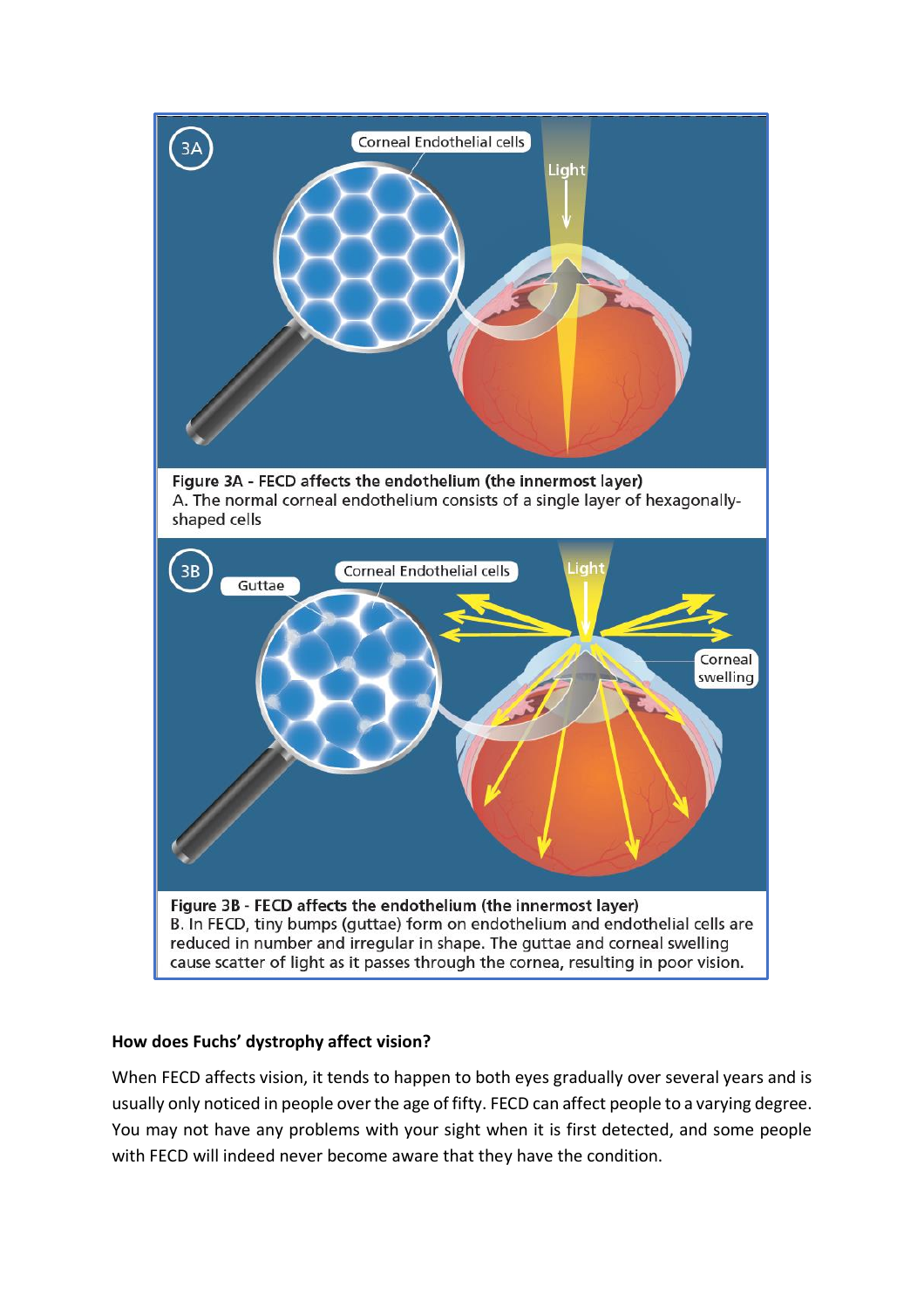A first sign that FECD is affecting sight may be that your vision is blurred or foggy first thing in the morning, so called "morning misting", which may improve later in the day. This occurs because at night time, the closed eyelids stop water from evaporating off the surface of the cornea, worsening the waterlogging (and therefore clouding) of the cornea in the mornings.

Eventually, the blurring of vision may fail to clear as the day progresses.

Other symptoms that may be noticed are:

- $\div$  Glare and sensitivity to light caused by the scattering of light by the swollen cornea and the guttae (Figure 3)
- ❖ Haloes around lights
- ❖ Difficulty seeing in dim lighting
- ❖ Feeling that something is in your eye (foreign body sensation) or eye pain caused by tiny blisters on the surface of the cornea in more advanced cases

#### **How is Fuchs' dystrophy detected?**

Early changes to the cornea in FECD are often subtle, however guttae (tiny bumps in the corneal endothelium) may be detected by an optician or an eye doctor before you have noticed any changes to your vision. During the eye assessment, your vision will be checked with an eye chart and your eyes will be examined using a microscope. Sometimes, FECD will only be picked up when you are being assessed by your eye doctor for other common conditions such as cataracts.

### **Can I do anything to slow down the development of Fuchs' dystrophy? Is there anything that will make Fuchs' dystrophy worse?**

There is no evidence that changes to diet or lifestyle can help to stop FECD. Unfortunately, there are no treatments that can prevent or reverse the changes that occur in the cornea, although some of the symptoms can sometimes be helped (see 'Treatments for Fuchs' dystrophy' below).

Cataract surgery can occasionally cause a sudden deterioration in FECD. Even when performed by highly skilled cataract surgeons, cataract surgery results in further loss of endothelial cells. This process can cause the cornea to suddenly cloud over or "decompensate", even if the endothelial pump was coping quite well prior to surgery. Specific precautions are taken to protect the endothelium during cataract surgery in FECD, but a minority of patients will still go on to decompensate and require further surgery to clear the cornea. If you are considering LASIK (a form of corrective laser eye surgery) or other refractive surgery, be sure to discuss this with your eye doctor as these may also worsen FECD.